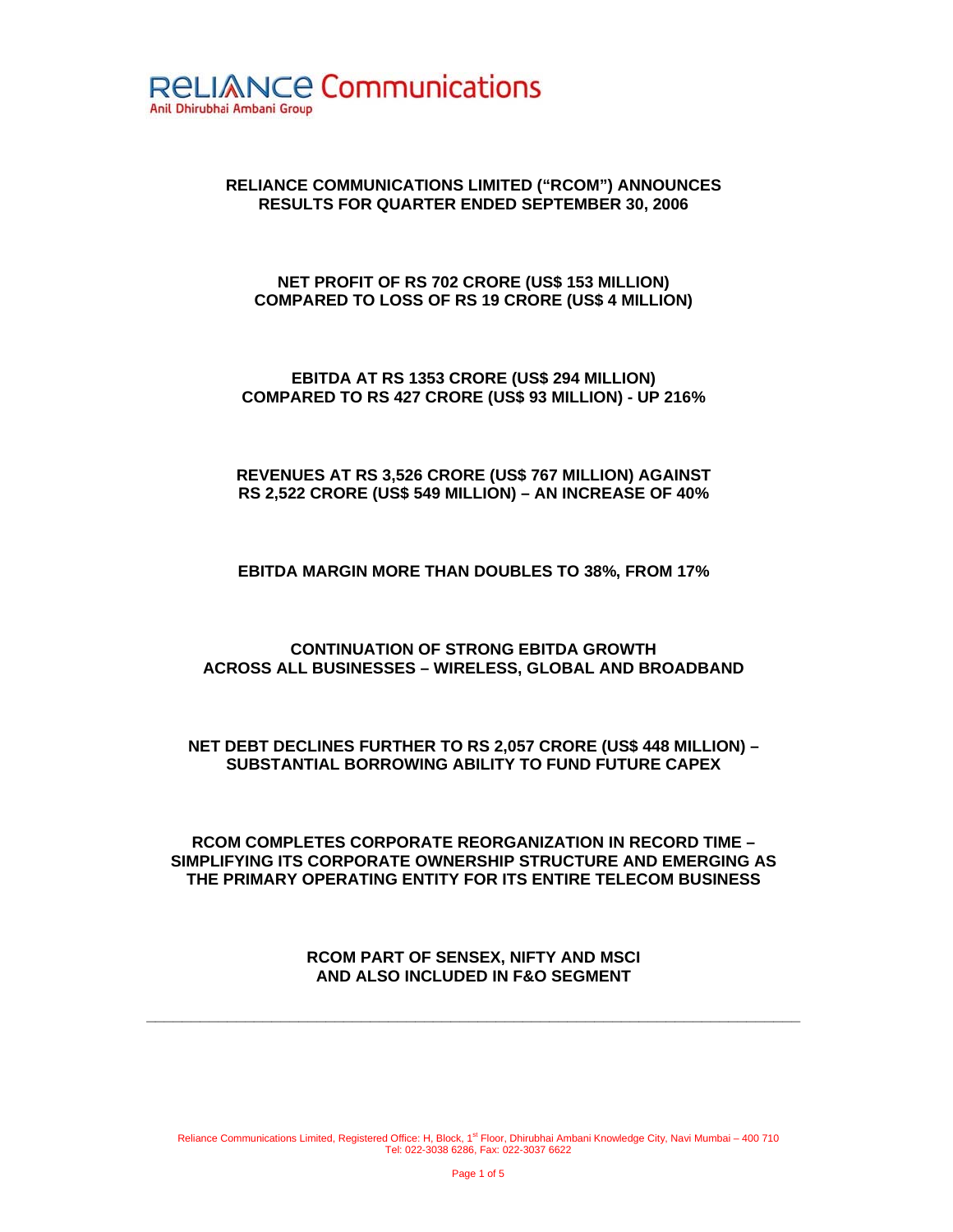**Mumbai, October 30, 2006:** Reliance Communications Limited ("RCOM") today announced its unaudited consolidated financial results for the quarter ended  $30<sup>th</sup>$  September, 2006. The highlights of financial performance are:

- **Net Profit of Rs. 702 crore** (US\$ 153 million), **compared to a loss of Rs. 19 crore** (US\$ 4 million) in the corresponding quarter last year
- **EBITDA at Rs. 1,353 crore** (US\$ 294 million), **growth of 216%** over the corresponding quarter last year
- **Revenue growth of 40% at Rs. 3,526 crore** (US\$ 767 million) compared to Rs. 2,522 crore (US\$ 549 million)
- **EBITDA margin expands to 38% from 17%** in the corresponding quarter last year, with **strong contributions across all businesses – Wireless, Global and Broadband**
- **Total Assets of Rs. 32,281 crore** (US\$ 7,025 million) as at 30<sup>th</sup> September, 2006
- **Net Debt declines sequentially by 16% to Rs. 2,057 crore (US\$ 448 million)** as at 30<sup>th</sup> September, 2006.

Commenting on the results, **Mr Anil Dhirubhai Ambani, Chairman, Reliance Communications Limited** said:

**"The Reliance Communications growth engine is poised to deliver accelerated profitability and even greater momentum in the years ahead.** 

**Our unique fully integrated telecom operations, differentiate us from mainly mobile operators, and will deliver unmatched value to our over 2 million shareholders."** 

#### **Business Review**

**WIRELESS** 

**As at 30th September, 2006, the Company had 26 million wireless customers on its network, representing a market share of 20.5% of the All India wireless market.** 

**About 3.5 million wireless customers (net) were added during Q2 FY 2007, which is more than double the net wireless additions of 1.6 million subscribers** in the corresponding quarter last year, thereby establishing RCOM as the fastest growing service provider in the country.

**RCOM improved its share of net additions in wireless customers from 17.6% in Q1 FY 2007 to 19.9% in Q2 FY 2007**, adding more than one million wireless customers every month during Q2 FY 2007. **Prepaid customers comprised over 94% of the new wireless customer additions in Q2 FY 2007**, further improving the Company's already strong customer credit risk profile.

**Users of wireless multimedia services increased further to 8.1 million as on 30th September**, continuing the upward trend in usage of these services by our customers.

Reliance Communications Limited, Registered Office: H, Block, 1<sup>st</sup> Floor, Dhirubhai Ambani Knowledge City, Navi Mumbai – 400 710 Tel: 022-3038 3333, Fax: 022-30376631 email: ccd@relianceada.com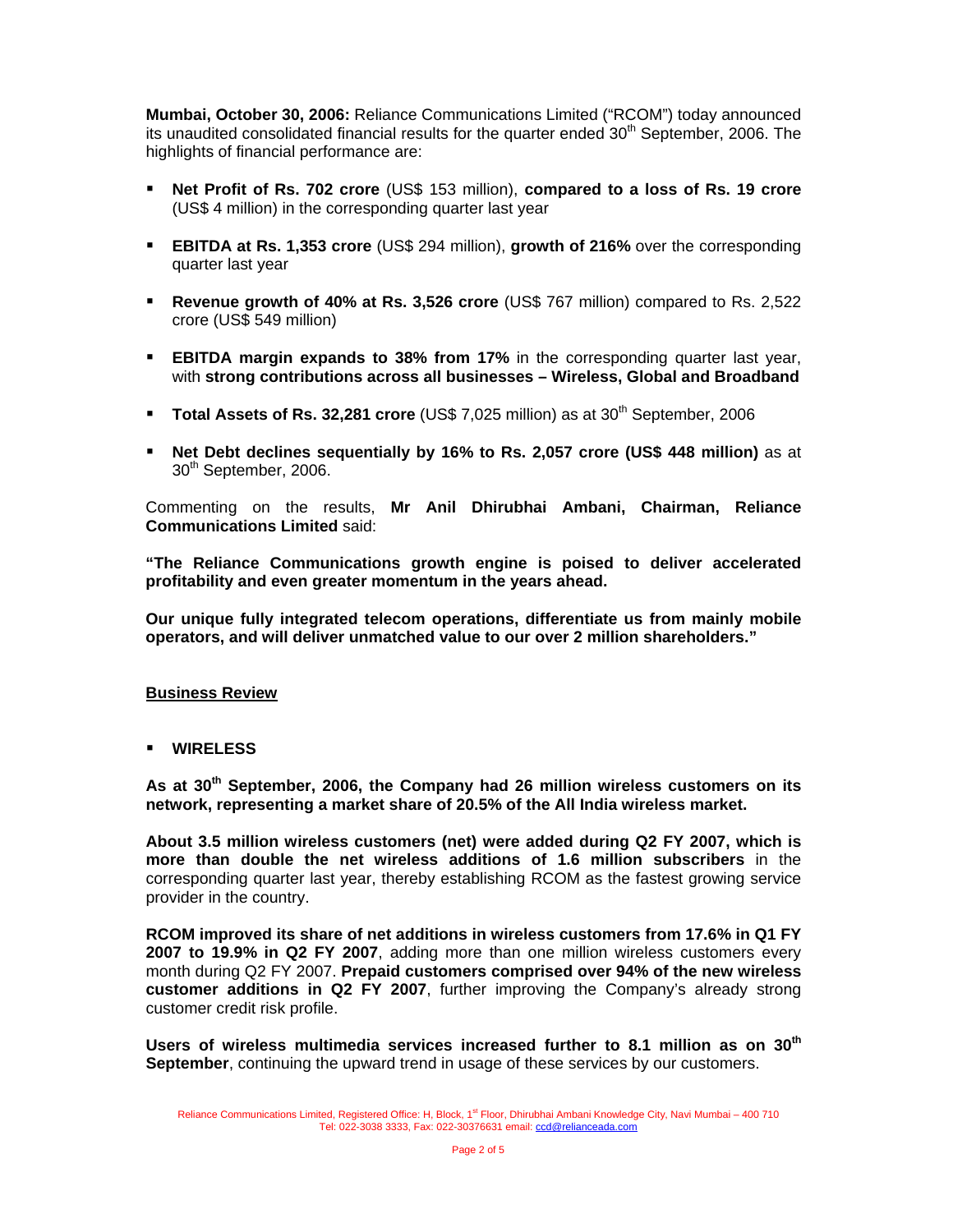**Revenues of the Wireless business increased 44.7% compared to year ago figures, from Rs. 1,778 crore (US\$ 387 million) to Rs. 2,574 crore (US\$ 560 million).** 

**EBITDA increased from Rs. 510 crore (US\$ 111 million) to Rs. 929 crore (US\$ 202 million) – an increase of 82%.** 

**We maintained our revenue per minute at 77 paisa.** 

**Our network coverage has now expanded to over 6,000 cities and towns, from around 3,000 last year.** 

**Our capex during the quarter increased to approx. Rs. 1,499 crore (US\$ 326 million).** 

**GLOBAL** 

**In the ILD business, RCOM maintained its leading market share of more than 40% in the US to India retail customer calls segment**. We maintained our retail rates, while growing traffic volumes, despite increasing competitive pressures.

In addition, we launched an enterprise-focused product for calls to India from Canada and UK, expanding the IndiaCall franchise in these countries. We also enhanced our WorldCall services to 170 countries for US, Canada and UK customers.

RCOM announced a significant reduction of up to 66% in international call rates from India, further improving affordability for its rapidly expanding customer base.

**Our NLD business saw a substantial 20% growth in volumes in Q2 FY 2007 compared to the previous sequential quarter on stable net realizations**. The quarter saw a further increase in traffic routed on our own network.

**During Q2 FY 2007, RCOM commissioned FALCON, the world's largest private submarine cable system to be constructed in the last five years. FALCON was launched four months ahead of schedule, and at 80% of the projected cost.**

It has 14 landing stations providing much needed international connectivity to 12 countries in the fast growing Gulf region and de-bottlenecking capacity between India, the Middle East, and Europe. Meanwhile, RCOM continued its highly successful initiatives to sign longterm usage agreements for FALCON and for its existing global submarine cable networks.

The Global business experienced strong margin expansion and growth in profitability, driven by strong volume growth.

**EBITDA during the quarter increased 183% at Rs. 320 crore (US\$ 70 million) compared to Q2 FY 2006.** 

**EBITDA margins increased from 9.0% to 24.3%.** 

#### **BROADBAND**

Our broadband operations continued to focus on directly connecting buildings in the top 30 cities in India. **The number of buildings on-net increased by 49% to 269,676 from**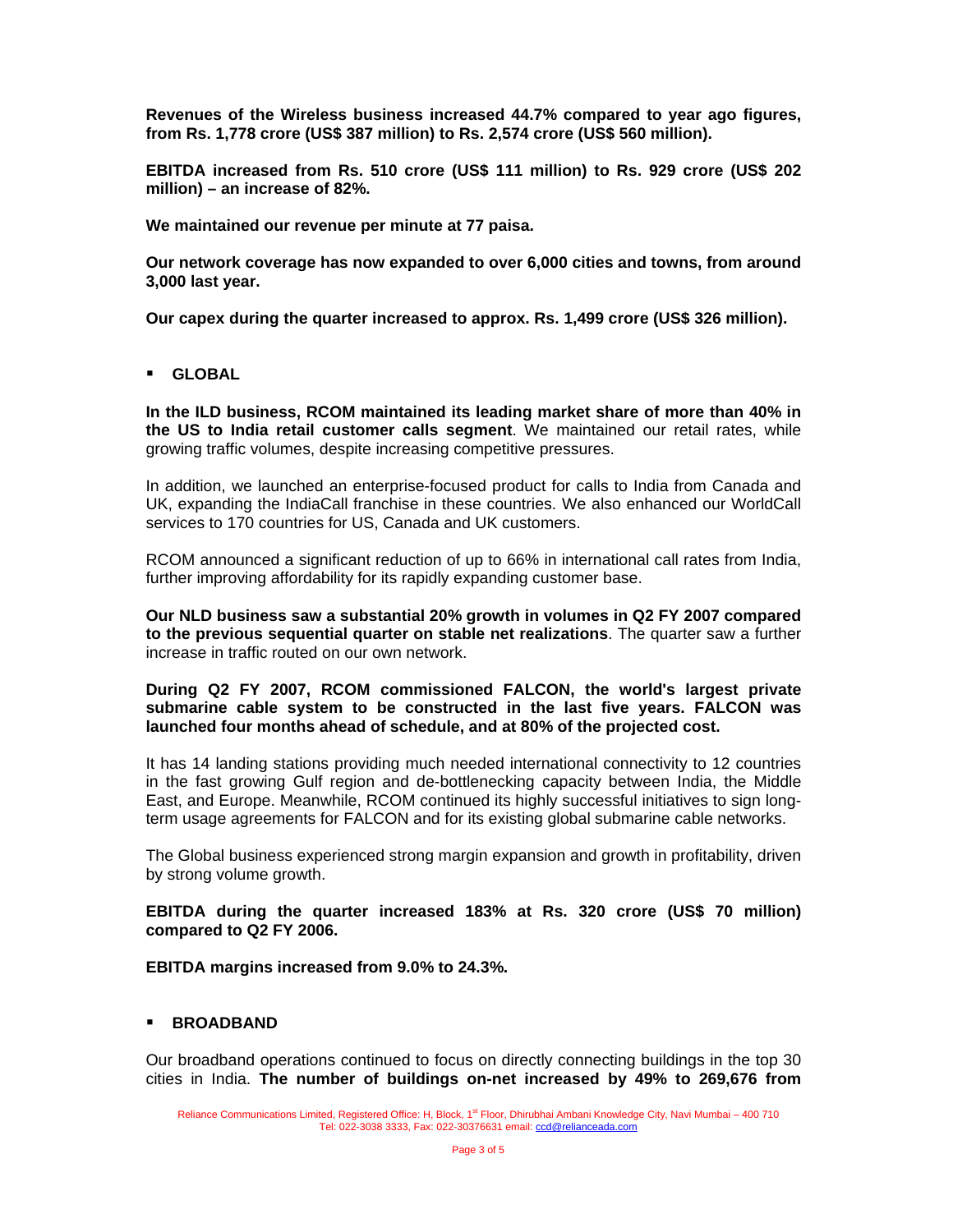**180,759 at the end of the prior quarter – and by more than 2.5 times over the last six months**. We have leveraged the existing optic fiber in the ground to accelerate the roll out, thereby the incremental investment required to facilitate this roll out has seen a reducing trend.

**The number of access lines increased to 425,000 from 322,000 at the end of the previous quarter**. Importantly, **the number of major orders booked during the quarter also accelerated by 29% to more than 15,000 in Q2 FY 2007** from the previous quarter.

**Broadband achieved revenue growth of 201% compared to year ago figures at Rs. 271 crore (US\$ 59 million), and an EBITDA margin of 44.8% as compared to 16.7%.** 

### **CORPORATE DEVELOPMENTS**

#### **RCOM completes corporate reorganization**

RCOM completed its corporate reorganization in a record period of only six months from the date of Board approval to emerge as the primary operating entity for the entire telecom business of the Reliance ADA Group. RCOM and its wholly-owned subsidiaries now own 100% of the networks, facilities, licenses and properties used in its business. This includes the nationwide CDMA and GSM wireless networks, the national and intra-city fibre-optic networks, the FLAG and FALCON global submarine cable systems, the Reliance World retail chain, the internet data centers, contact centers, network operating centers, and other facilities used in the Company's telecom businesses.

The equity share capital of the Company now stands increased to 2,044,614,990 equity shares of Rs. 5 each aggregating Rs.1,022.31 crore. The reorganization did not involve any cash transactions.

Further, the reorganization has enabled a seamless transition to a simple and transparent corporate structure that affords significant advantages to the Company, aligning the interests of the Promoter group with that of over 2 million shareholders. In accordance with the approved Scheme, RIC has been merged fully with RCOM and has become an operating division, and RCIL, RTL and FLAG have become wholly-owned direct subsidiaries of RCOM. In addition, RCOM has acquired the 134 acre Dhirubhai Ambani Knowledge City (DAKC) complex, and several other properties used in its businesses, which were previously privately owned. The post-reorganization structure has placed RCOM in a favorable position from the standpoint of resource mobilization, transparency, and valuations.

#### **RCOM GDR starts trading on Luxembourg Stock Exchange**

GDRs of RCOM, issued as per the Scheme of Arrangement of Reliance Industries Limited with the Company, were listed on the Luxembourg Stock Exchange on 3<sup>rd</sup> August, 2006. Deutsche Bank Trust Company Americas has been appointed as the Depositary for the said GDRs.

\* \* \* \*

Reliance Communications Limited, Registered Office: H, Block, 1<sup>st</sup> Floor, Dhirubhai Ambani Knowledge City, Navi Mumbai – 400 710 Tel: 022-3038 3333, Fax: 022-30376631 email: ccd@relianceada.com